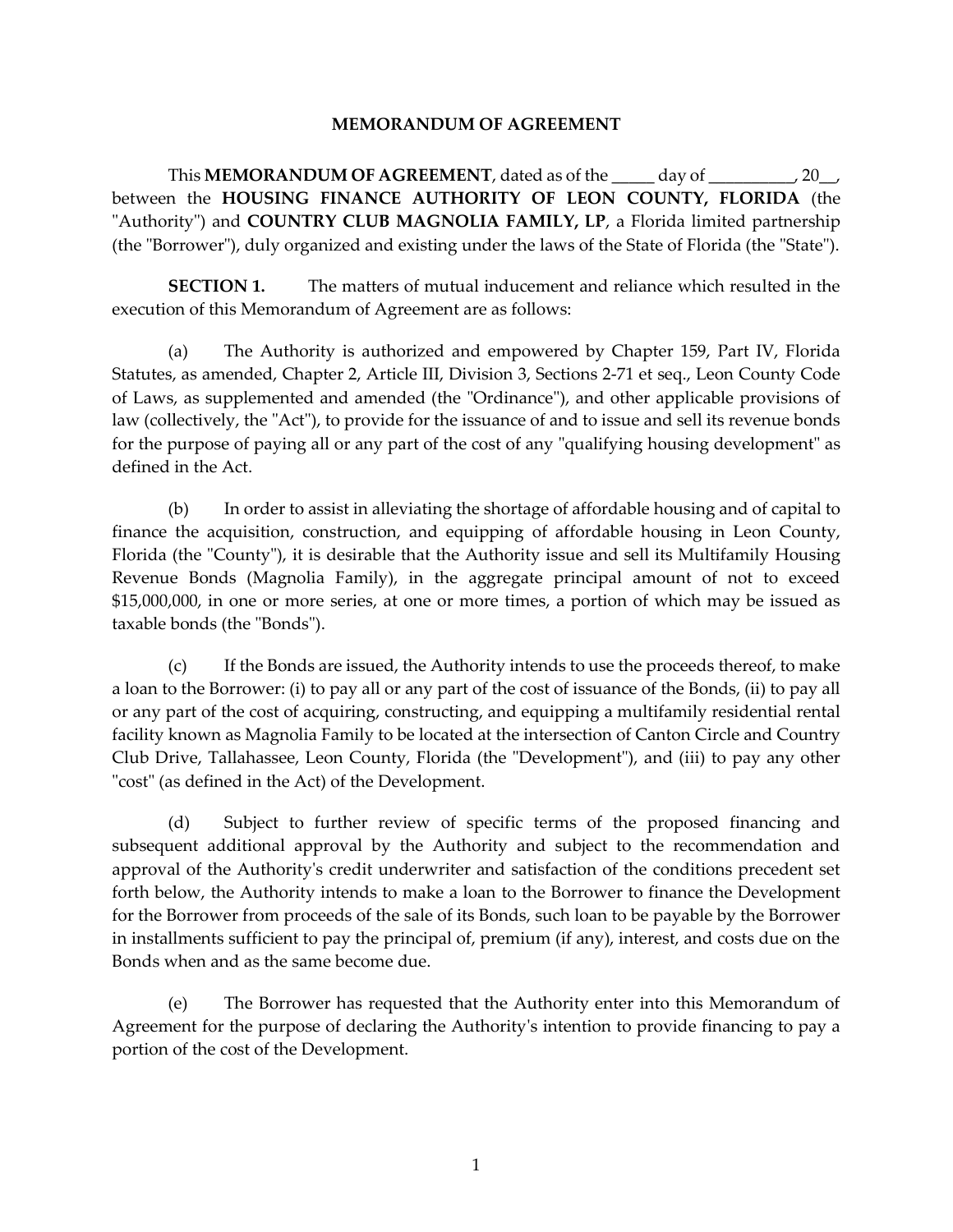(f) The Authority, by resolution duly passed and adopted, has made certain findings and determinations and has approved and authorized the execution and delivery of this Memorandum of Agreement.

(g) The Borrower represents that Bond proceeds will not be used to finance any costs for the Development incurred prior to the date that is 60 days prior to the date on which the Authority first declared its "official intent" to issue its revenue bonds to finance the Development as described in Treasury Regulation Section 1.150-2, except to the extent allowed by federal tax law.

**SECTION 2.** The Authority will cooperate with the Borrower and its agents in the Borrower's efforts to find one or more credit enhancers or purchasers for the Bonds, and if purchase arrangements satisfactory to the Authority and the Borrower can be made by the Borrower and its agents and if the Borrower meets all of the prerequisites established by the Authority for the issuance of the Bonds, the Authority will authorize the issuance and sale of the Bonds, and will use its reasonable efforts to issue and sell the Bonds to such purchaser or purchasers of the Bonds as may be designated by the Borrower, all upon such terms and conditions as shall be approved by the Borrower and the Authority and authorized by law; provided, however, that in the event and during the time in which the Bonds are not rated in one of the two highest rating categories by at least one nationally recognized credit rating agency, the Authority will approve the sale of the Bonds solely as a single bond in a denomination equal to the principal amount thereof (or of each series thereof) and solely to a single accredited investor which will at no time cause the Bonds to be offered for sale to the general public (unless the Bonds are then rated in one of the two highest rating categories by a nationally recognized rating agency). The Bonds will be payable solely from the revenues and proceeds derived by the Authority from payments by the Borrower derived from the operation, leasing, or sale of the Development, and will not constitute a debt, liability, or obligation of the Authority, the County, the State, or of any other political subdivision thereof. The Authority shall not be obligated to pay the same nor interest, premium (if any), or costs thereon except from the revenues and proceeds pledged therefor, and neither the faith and credit of the Authority, nor the faith and credit or taxing power of the County, the State, or of any other political subdivision thereof will be pledged to the payment of the principal of, premium (if any), interest or costs due pursuant to or under such Bonds. The Authority has no taxing power.

From the date hereof, until the sale of the Bonds, the Borrower will, within ten (10) days after its occurrence, notify the Authority of any material change, whether or not adverse, in the business, operations, or financial condition of the Borrower. In the event the Authority shall, at any time prior to sale of the Bonds, determine in its sole discretion that there has been a material adverse change in the structure, business, operations, or financial condition of the Borrower based upon financial statements, notices, or other information provided by the Borrower in accordance herewith, the agreement of the Authority to issue and sell the Bonds shall, at the option of the Authority, be terminated.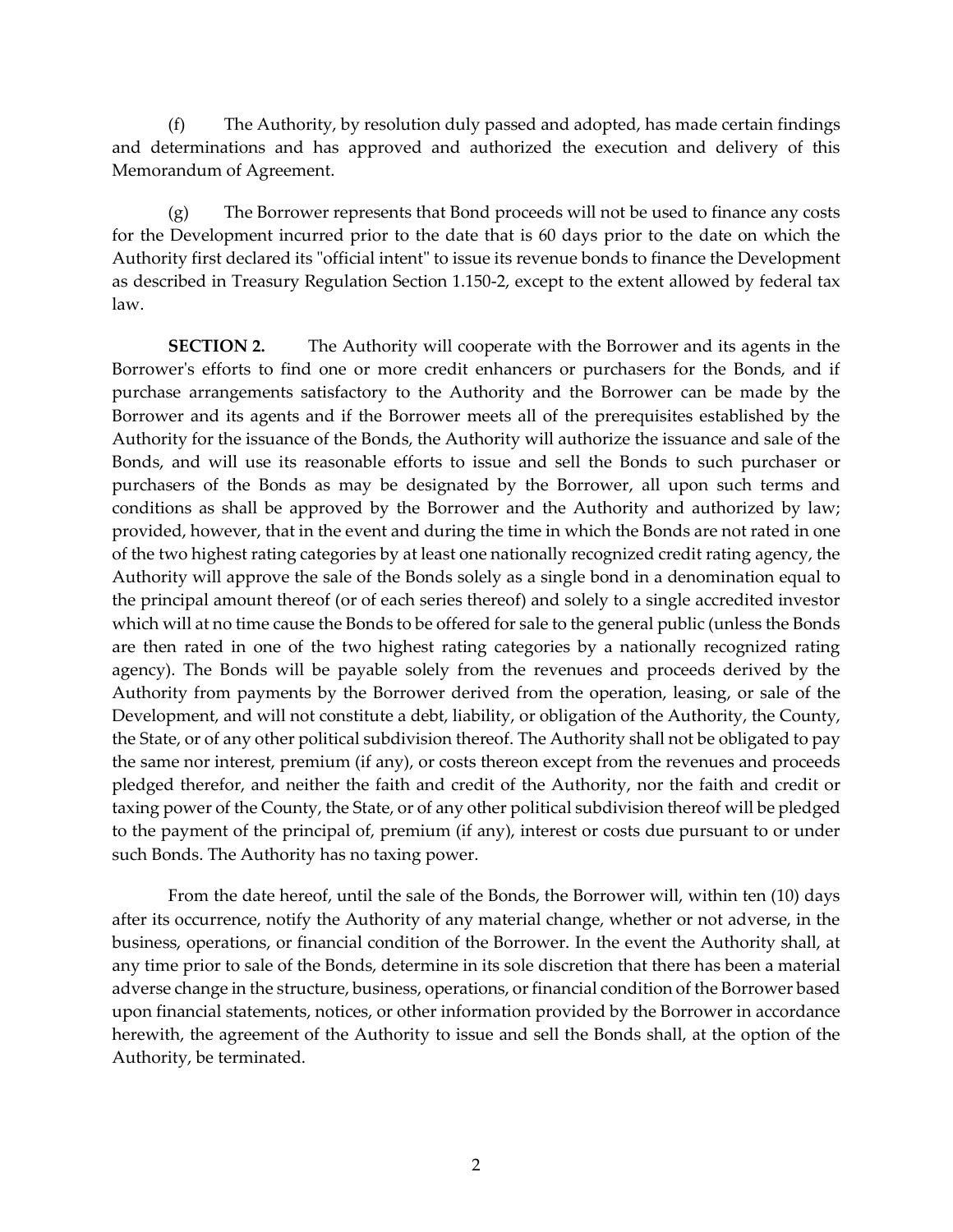**SECTION 3.** The Authority will, at the proper time, and subject in all respects to the prior advice, consent, and approval of the Borrower, submit applications, adopt such proceedings, and authorize the execution of such documents as may be necessary and advisable for the authorization, sale, and issuance of the Bonds and the acquisition, construction, and equipping of the Development, all as shall be authorized by law and mutually satisfactory to the Authority and the Borrower.

**SECTION 4.** The Bonds issued shall be in such aggregate principal amount, shall bear interest at such rate or rates, shall be payable at such times and places, shall be in such forms and denominations, shall be sold in such manner and at such time or times, shall have such provisions for redemption, shall be executed, and shall be secured, all as shall be authorized by the Act and all on terms mutually satisfactory to the Authority and the Borrower.

**SECTION 5.** The Authority will use and apply the proceeds of the issuance and sale of the Bonds, or cause such proceeds to be used and applied, to the extent of such proceeds, to pay the cost of the Development, and will loan such Bond proceeds to the Borrower for the Development pursuant to a loan agreement or financing agreement requiring the Borrower to make payment for the account of the Authority in installments sufficient to pay all of the interest, principal, redemption premiums (if any), and other costs due under and pursuant to the Bonds when and as the same become due and payable, to operate, repair, and maintain the Development at the Borrower's own expense, to pay all other costs reasonably incurred by the Authority in connection with the financing of the acquisition, construction, and equipping and administration of the Development which are not paid out of the Bond proceeds or otherwise for so long as any of the Bonds remain outstanding, and for the conveyance to the Borrower of all rights, title, and interest of the Authority in and to the Development when all of the obligations of the Borrower under the loan or financing agreement have been performed and satisfied.

**SECTION 6.** The Borrower hereby acknowledges and accepts that the Borrower shall be solely responsible for the acquisition, construction, and equipping of the Development, it being understood and agreed that the Borrower shall provide all services incident to the construction and equipping of the Development (including, without limitation, the preparation of plans, specifications and contract documents, the award of contracts, the inspection and supervision of work performed, and the employment of engineers, architects, building and other contractors) and that the Borrower shall pay all costs of the Development, subject to reimbursement by the Authority upon the issuance and sale of the Bonds, from and to the extent of the available proceeds thereof, as permitted by applicable State law and federal tax law, and the use and application of such proceeds as provided above. The Authority shall have no responsibility for the provision of the aforesaid services. The Borrower agrees that to the extent that the proceeds derived from the sale of the Bonds are not sufficient to complete the Development, the Borrower, as the owner of the Development, will be responsible for supplying all additional funds which are necessary for the completion of the Development. So long as this Memorandum of Agreement is in effect, all risk of loss to the Development will be borne by the Borrower. Notwithstanding the foregoing, the parties acknowledge that the Borrower shall have no obligation to construct the Development unless the Bonds are issued as contemplated hereby.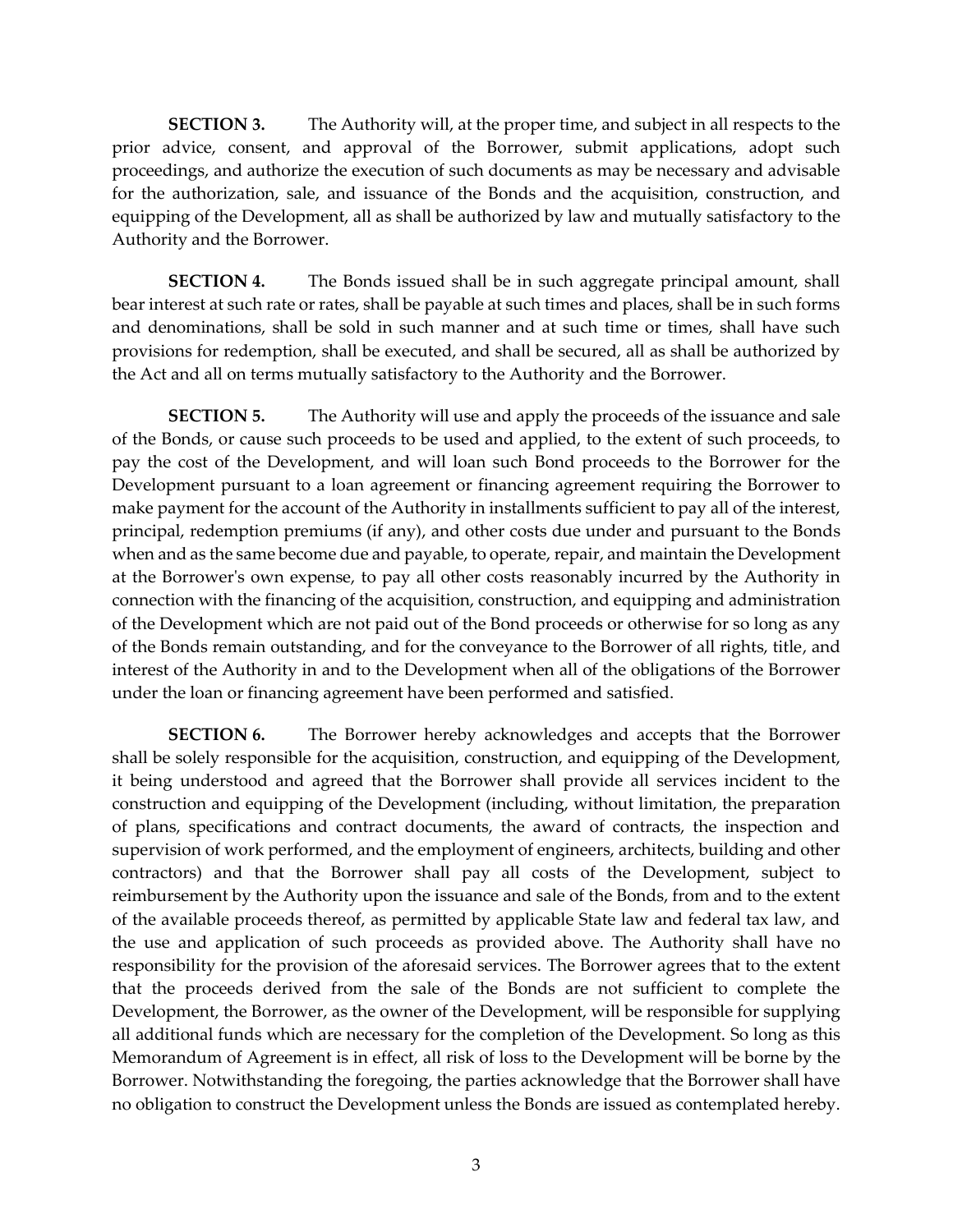**SECTION 7.** At or prior to the time of issuance and sale of the Bonds, the Authority will enter into a trust indenture or funding loan agreement with a corporate trustee (the "Trustee") to secure the Bonds, whereby the Authority's interest in the Development, the loan agreement, or financing agreement with the Borrower, and all fees, rents, charges, proceeds from the operation of the Development, and other funds and revenues in respect of the Development, other than certain rights reserved to the Authority, will be pledged and assigned to the Trustee, and held by the Trustee in trust, for the benefit of the holders, from time to time, of the Bonds.

**SECTION 8.** At or prior to the time of issuance and sale of the Bonds, the following conditions precedent shall have been satisfied:

(a) The Borrower shall have satisfactorily completed and satisfied all procedures and requirements established by the Authority for the review and approval of multifamily housing revenue bond issues, and has provided for the payment of all costs of issuance associated with the issuance of the Bonds, including, but not limited to, the fees and expenses of the Authority, its counsel, financial advisor, and bond counsel (in accordance with the Authority's fee schedule), fees and expenses of the Trustee, credit enhancement fees, rating fees, printing costs, and any underwriting fees and expenses.

(b) The Authority and the County shall have duly passed and adopted resolutions making all findings required by law and authorizing the issuance and sale of the Bonds and the execution and delivery of the loan agreement or financing agreement, the trust indenture or funding loan agreement, a land use restriction agreement pertaining to the use and operation of the Development, and such other agreements, instruments, and documents as may be required to be specifically authorized. It is an express condition of this Memorandum of Agreement that the Bonds be sold only in the manner and with such security, terms, and conditions as shall be approved by the Authority.

(c) The Authority shall have received a credit underwriting report with respect to the Development and the proposed financing, prepared by a credit underwriter designated by the Authority, acceptable to the Authority, and the Borrower shall have satisfied all of the conditions thereof to the satisfaction of the credit underwriter and the Authority.

(d) The Borrower shall have authorized the execution, delivery, and performance of the loan agreement or financing agreement and the land use restriction agreement, and approved the trust indenture or funding loan agreement and the issuance and sale of the Bonds, and authorized or approved such other agreements, instruments, and documents for which specific authorization or approval may be required. The Borrower shall have provided guaranties of completion, of recourse obligations, and of operating deficits and of such other matters as required by the Authority and shall have provided an environmental indemnity, all by financially responsible parties and in such forms as shall be approved by the Authority.

(e) The Borrower shall have provided a satisfactory opinion of its counsel with respect to the due authorization, execution, and delivery of the loan agreement or financing agreement,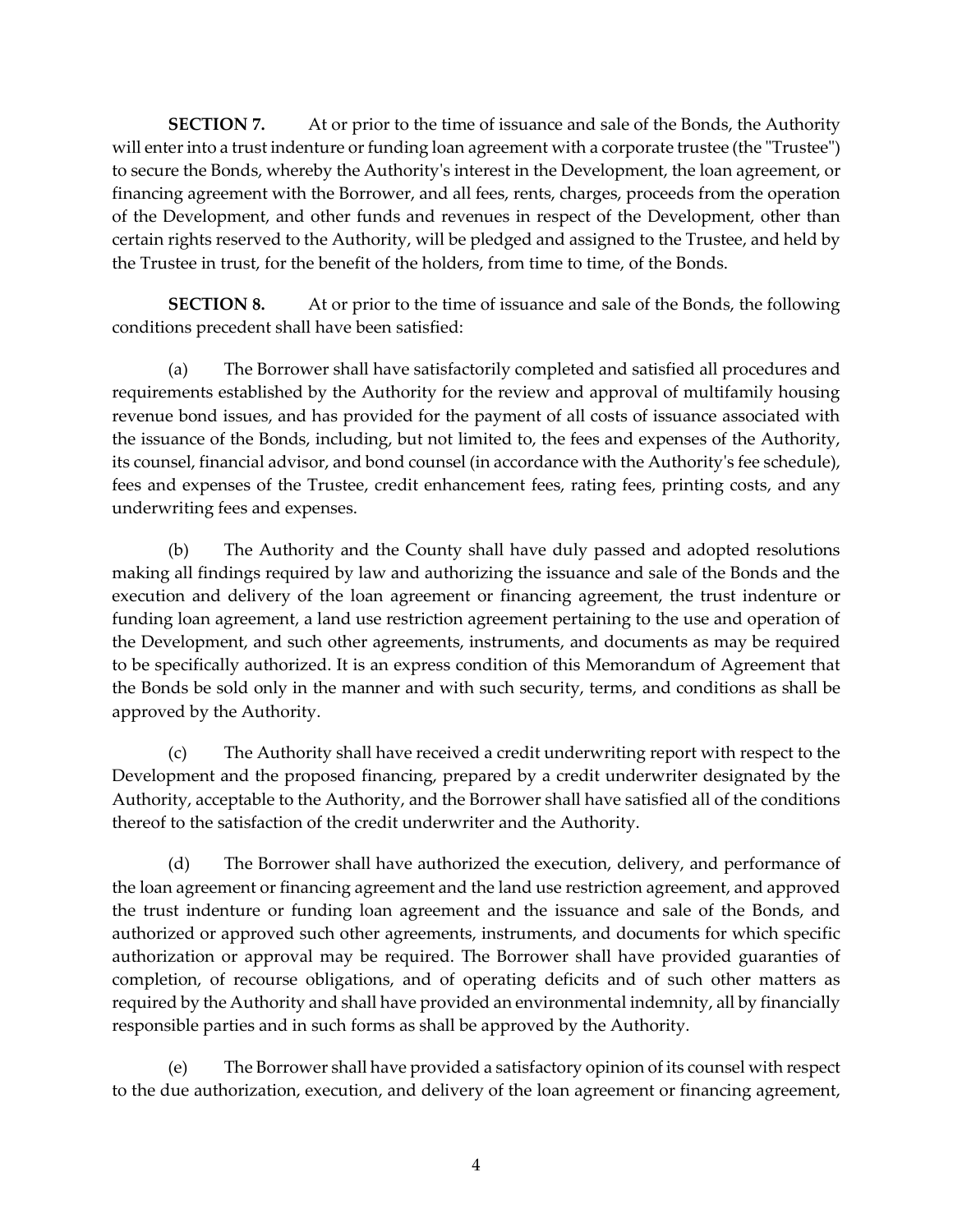the land use restriction agreement, the guaranties and environmental indemnity and related agreements, instruments and documents, their legality, validity, binding effect, and enforceability in accordance with their respective terms, and the absence of any violation of law, rule, regulation, judgment, decree, or order of any court or other agency of government and agreements, indentures, or other instruments to which the Borrower is a party or by which it or any of its property, is or may be bound and to such other matters as may be reasonably requested.

(f) The Borrower and the Authority shall have executed and delivered such non-arbitrage certificates and representations, as may be required to comply with Section 148 of the Internal Revenue Code of 1986, as amended, or any similar successor provisions and the regulations, rulings, and interpretative court decisions thereunder.

(g) Bryant Miller Olive P.A., as bond counsel, shall have delivered its opinion with respect to the validity of the Bonds, and to, to the extent applicable, the income tax status of the interest on the Bonds.

(h) The Borrower shall have provided such other or additional representations, warranties, covenants, agreements, certificates, financial statements, and other proofs as may be required by the Authority, its counsel, or by Bryant Miller Olive P.A., as bond counsel, it being expressly understood that the Authority retains full discretion to approve or disapprove all terms and conditions contained in the financing documents.

There shall have been obtained, to the extent necessary, confirmation of a private activity bond volume cap allocation from the Division of Bond Finance of the State of Florida or any successor thereto for issuance of the Bonds to finance the Development.

**SECTION 9.** As a condition to seeking an allocation of the Authority's private activity bond volume cap, the Borrower shall make a deposit with the Authority by cashier's check, wire transfer, or other method acceptable to the Authority in an amount of \$25,000.00 (the "Commitment Fee"). If the Issuer meets its obligations under this Memorandum of Agreement and the Bond closing does not take place, the Commitment Fee shall be non-refundable. However, if the sale and closing does not take place for any other reason, the Commitment Fee is refundable, but only to the extent that any of it remains after the Authority pays all hourly and out of pocket costs of the Authority, its counsel, bond counsel, underwriters, and the financial advisor. The out of pocket costs of the Authority may include, but are not limited to, costs of printing the Bonds and official statement, drafting and distribution of Bond and loan documents, review of Bond and loan documents, travel, and rating agency fees. If the Bond issue closes, this fee will be credited against the total costs of issuing the Bonds, all of which the Borrower is required to pay.

**SECTION 10.** At the closing of the Bonds, the Borrower shall pay an administration fee equal to \$20,000, or twenty-five one-hundredths of one percent (25/100 of 1.00% or 25 basis points) of the principal amount of the Bonds, whichever is greater. In addition, the Authority will charge an annual administration fee of two tenths of one percent or twenty basis points (2/10 of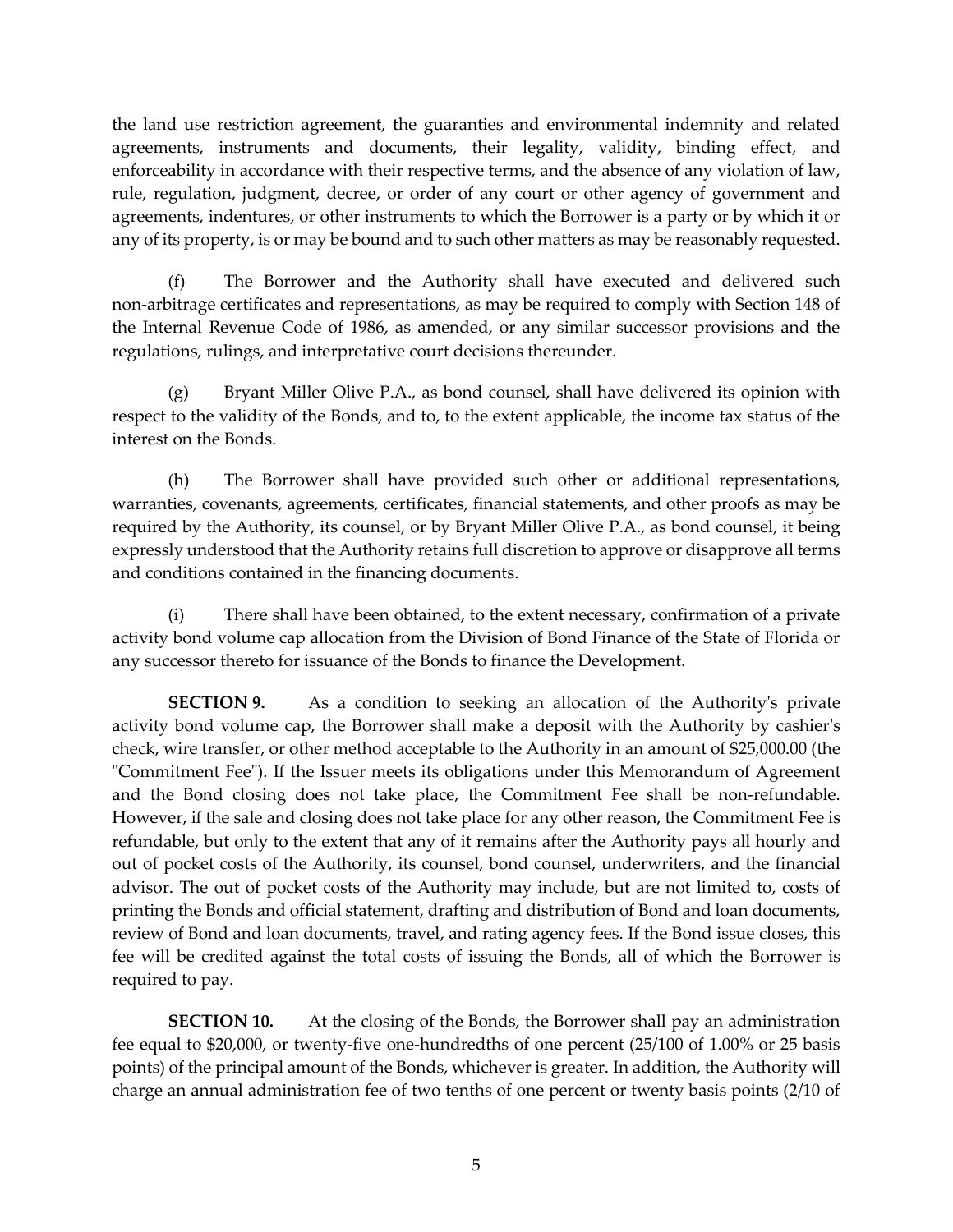1.00% or 20 basis points) on the outstanding amount of the Bonds, plus the costs of any ongoing third party services provided to the Authority in conjunction with the Bond issue, including loan servicing, development compliance monitoring, financial monitoring, trustee services, audit costs, and rebate analysis. For transactions that contemplate significant reduction in the amount of the Bonds within the first five years after the Bond closing, the annual administrative fee will be based upon the original amount of the Bonds issued.

**SECTION 11.** The Borrower shall be responsible for payment of all fees and expenses in connection with the proposed financing, including, without limitation, the fees and expenses of the Authority's financial advisor, counsel, bond counsel, credit underwriter, construction servicing, compliance, monitoring agent, and financial monitoring agent, Trustee and its counsel, the Underwriters and their counsel, the credit enhancers, and the rating agencies. The Authority reserves the right to charge fees for these services above the standard contract rate, on deals of unusual nature or with exceptionally complex structures.

**SECTION 12.** The Borrower agrees to indemnify, defend and hold harmless the Authority, its members and its agents against any and all liability, loss, costs, expenses, charges, claims, damages, and attorney's fees and expenses of whatever kind or nature, which the Authority, its members or its agents may incur or sustain by reason or consequence of the relationships existing between the Authority and the Borrower with respect to the execution, delivery, or performance of this Memorandum of Agreement, the consideration, processing, or analysis of the proposed financing, the authorization, offering, issuance or sale of the Bonds, or the acquisition, construction, equipping, or operation of the Development; provided, however, that the Borrower shall not be required to indemnify for a party's gross negligence or willful misconduct. The Borrower releases the Authority, the members and officers of the Authority and the agents, attorneys, and employees of the Authority from any liability, loss, cost, expense, charge, claim, damage, and reasonable attorney's fees and expenses which may result from the failure of the Authority to issue the Bonds regardless of the reason therefor.

**SECTION 13.** No covenant or agreement contained in this Memorandum of Agreement or the Bonds, the trust indenture or funding loan agreement, the loan agreement or financing agreement, the land use restriction agreement, or in any other instrument relating to the Bonds or the Development, shall be deemed to be a covenant or agreement of any member, officer, employee, or agent of the Authority in an individual capacity, and neither the members nor any other officer of the Authority executing the Bonds or any such agreements or instruments shall be liable personally thereon or be subject to any personal liability or accountability by reason thereof.

[Remainder of page left intentionally blank]